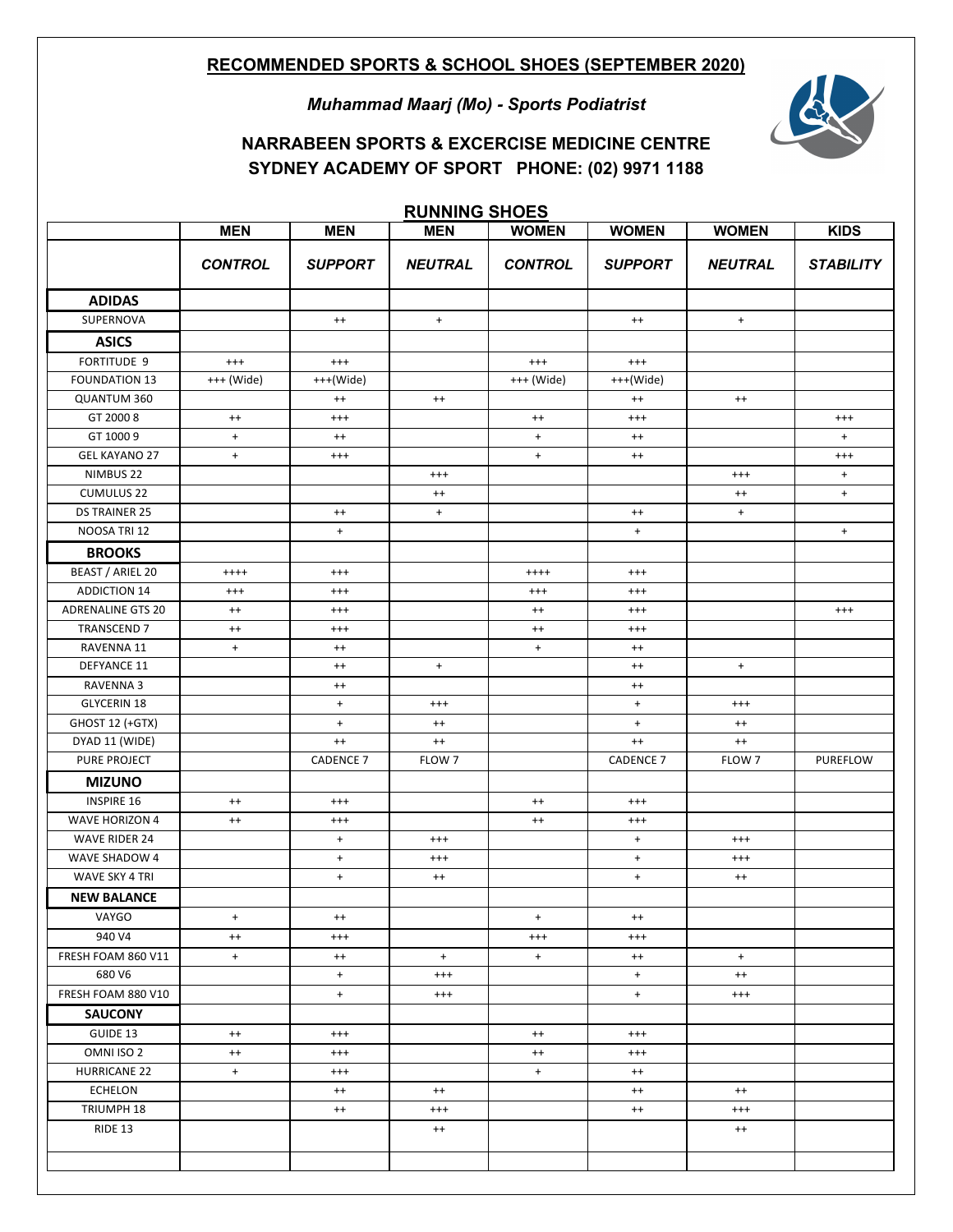| <b>HOKA</b>      |           |          |         |          |          |          |  |
|------------------|-----------|----------|---------|----------|----------|----------|--|
| ARAHI 4 OR WIDE  | $^{++++}$ | $^{+++}$ |         | $++++$   | $^{+++}$ |          |  |
| BONDI 6, 7,SR    | $^{+++}$  | $^{+++}$ | $++++$  | $^{+++}$ | $^{+++}$ | $^{+++}$ |  |
| <b>CLIFTON 6</b> | $^{++}$   | $^{++}$  | $^{++}$ | $^{++}$  | $^{++}$  | $^{++}$  |  |

#### **SCHOOL SHOES**

|               | <b>BOYS</b>     | <b>GIRLS</b>   |
|---------------|-----------------|----------------|
| <b>ASCENT</b> | <b>SCHOLAR</b>  | <b>SCHOLAR</b> |
| <b>ASCENT</b> | <b>APEX</b>     | <b>APEX</b>    |
| <b>ASCENT</b> | <b>APEX MAX</b> | <b>TRINITY</b> |
| <b>ASCENT</b> | <b>CRUSADE</b>  | <b>AVIDA</b>   |
| <b>ASCENT</b> | <b>DEFENDER</b> | <b>EVE</b>     |

#### **STABLE CROSS-TRAINERS**

|                                           | <b>MEN</b> | <b>WOMEN</b> | <b>KIDS</b> |
|-------------------------------------------|------------|--------------|-------------|
| ASCENT SUSTAIN JNR                        |            |              | $^{++}$     |
| ASICS GEL 730XTR MESH/ LEATHER (RUN)      | $^{+++}$   | $^{++}$      |             |
| ASICS GEL 500TR MESH OR SYN/LEATHER (CRT) | $^{++}$    | $^{++}$      | $^{++}$     |
| ASICS GEL 180TR (RUN) & TRIGGER(KIDS 1-7) | $^{++}$    |              | $^{++}$     |
| MIZUNO MOMENTUM (FOR LATERAL STABILITY)   | $^{++}$    | $^{++}$      |             |
| NEW BALANCE 857 V 2                       | $^{++}$    | $^{++}$      |             |

#### **GRASS/TRAIL RUNNING**

|                                | MEN                   | <b>WOMEN</b>          | <b>KIDS</b> |
|--------------------------------|-----------------------|-----------------------|-------------|
|                                |                       |                       |             |
| ADIDAS RESPONSE TRAIL          | NEUTRAL               | NEUTRAL               |             |
| ASICS TRABUCCO 8 (+GTX)        | <b>SUPPORT</b>        | <b>SUPPORT</b>        |             |
| ASICS GEL 2000 GT 8 (TRAIL)    | <b>SUPPORT</b>        | <b>SUPPORT</b>        | $^{+++}$    |
| <b>BROOKS CASCADIA 15</b>      | <b>STABLE NEUTRAL</b> | <b>STABLE NEUTRAL</b> |             |
| BROOKS ADRENALINE ASR 13 (GTX) | <b>CONTROL</b>        | <b>CONTROL</b>        |             |
| <b>BROOKS GHOST 13 (GTX)</b>   | NEUTRAL               | NEUTRAL               |             |
| <b>BROOKS PUREGRIT 7</b>       | NEUTRAL               | NEUTRAL               |             |
| <b>MIZUNO WAVE RIDER GTX</b>   | NEUTRAL               | NEUTRAL               |             |
| SAUCONY PEREGRINE              | <b>SUPPORT</b>        | <b>SUPPORT</b>        |             |

## **NETBALL SHOES**

|                              | <b>WOMEN</b>    | <b>GIRLS</b>    |
|------------------------------|-----------------|-----------------|
| ASICS GEL NETBURNER 20       | $^{++}$         | $^{++}$         |
| ASICS GEL NETBURNER SUPER GS | $^{\mathrm{+}}$ | $^{++}$         |
| ASICS GEL BALLISTIC          | NEUTRAL         | NEUTRAL         |
| ASICS NETBURNER PRO FF       | $^{++}$         | $^{++}$         |
| MIZUNO WAVE STEALTH          | LATERAL SUPPORT | LATERAL SUPPORT |
| MIZUNO WAVE MOMENTUM         | LATERAL SUPPORT | LSTERSL SUPPORT |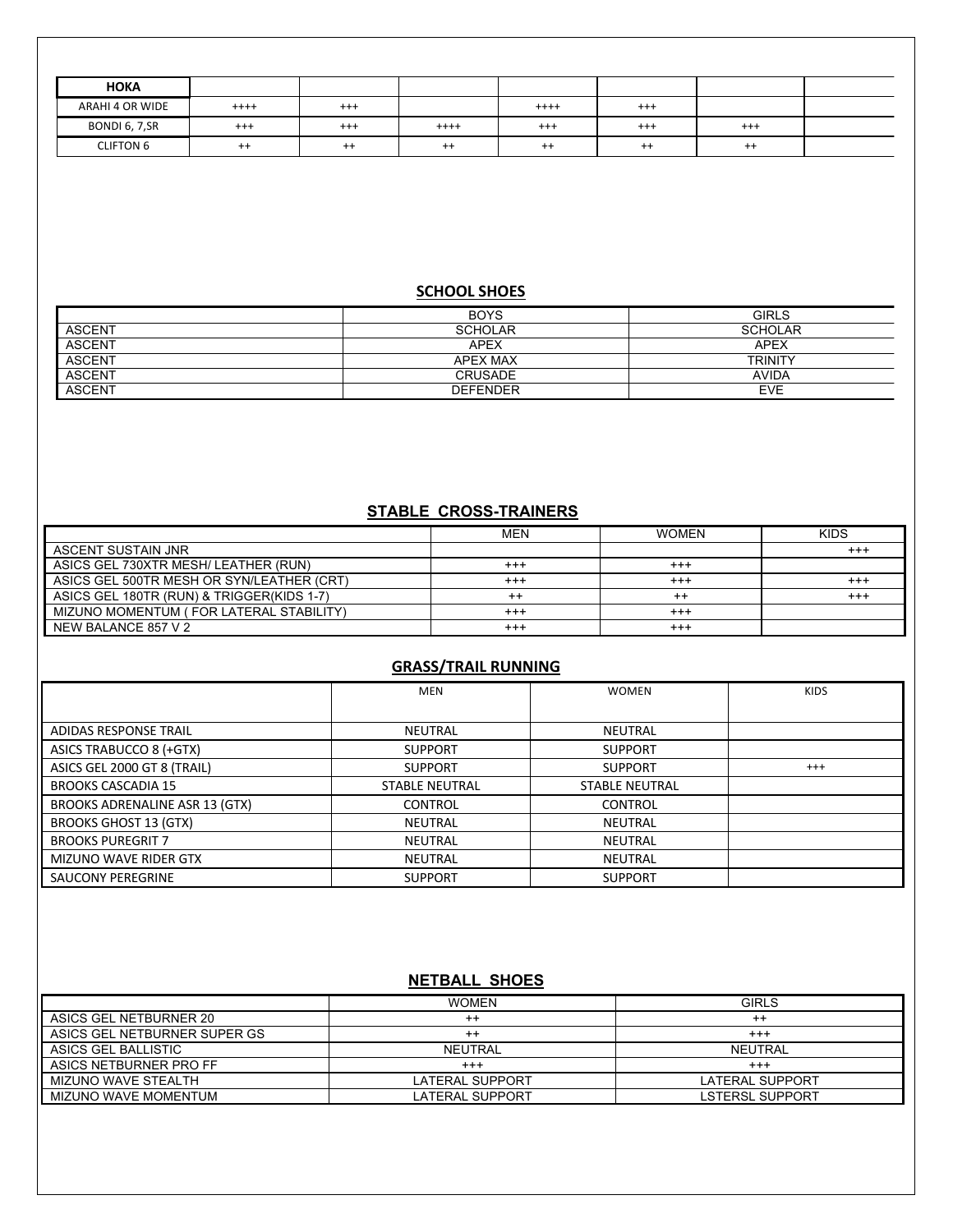#### **WALKING SHOES**

|                                    | <b>MEN</b> | <b>WOMEN</b> |
|------------------------------------|------------|--------------|
| ASICS GEL QUANTUM 5                | $^{++}$    | $^{+++}$     |
| ASICS GEL 195 TR                   | $^{++}$    | $^{++}$      |
| <b>BROOKS BEAST WALKER</b>         | $++++$     | $^{+++}$     |
| BROOKS DYAD WALKER 11 (WIDE)       | $^{++}$    | $^{+++}$     |
| BROOKS ADDICTION WALKER 14 (VELCRO | $^{+++}$   | $^{+++}$     |
| STRAP)                             |            |              |

### **TENNIS SHOES**

|                                    | <b>MEN</b> | <b>WOMEN</b> | <b>KIDS</b> |
|------------------------------------|------------|--------------|-------------|
| ADIDAS SOLECOURT                   | $^{++}$    | $^{++}$      |             |
| ADIDAS UBERSONIC                   | $^{++}$    | $++$         |             |
| ASICS GEL RESOLUTION 8             | $^{++}$    | $++$         | $^{+++}$    |
| ASICS GEL NOVAK                    | $^{++}$    | $++$         |             |
| <b>ASICS KYRIOS</b>                | $^{++}$    | $++$         |             |
| ASICS GEL SOLUTION SPEED FF (CLAY) | $^{++}$    | $++$         |             |
| <b>ASICS CHALLENGER 12</b>         | $^{++}$    | $++$         |             |
| MIZUNO WAVE EXCEED TOUR            | $++$       | $++$         |             |
| NIKE AIR ZOOM VAPOR X & CAGE 4     | $^{++}$    | $++$         |             |

# **GOLF SHOES**

|                                  | <b>MEN</b> | <b>WOMEN</b> |
|----------------------------------|------------|--------------|
| ADIDAS TOUR 360                  | $^{++}$    | $^{++}$      |
| ADIDAS CODECHAOS                 |            | $^{++}$      |
| <b>ECCO</b>                      | $^{++}$    | $^{+++}$     |
| <b>FOOTJOY CONTOUR SERIES</b>    | $^{++}$    | $^{+++}$     |
| NEW BALANCE FRESH FOAM LINKS PRO |            | $^{++}$      |
| NEW BALANCE TOUR                 | $^{++}$    | $^{+++}$     |

# **CRICKET SHOES**

| ASICS ODI (all rounder)                       | $^{+++}$ |
|-----------------------------------------------|----------|
| ASICS GEL GULLY 5 (Batting & fielding)        | $^{+++}$ |
| ASICS GEL STRIKE RATE FF (Batting & fielding) | $^{+++}$ |
| ASICS GEL SPEED MENACE HI & LO(Fast bowling)  | $^{+++}$ |
| ASICS GEL NOT OUT FF GS                       | $^{+++}$ |
| ASICS PEAKE GS 6                              | $^{+++}$ |
| NEW BALANCE CK 10 V 4                         | $^{+++}$ |
| NEW BALANCE CK 4020 V 4                       | $^{+++}$ |

### **HOCKEY SHOES**

|                                                                           | <b>MEN</b> | $\cdots$<br>ו∟שכ<br>w | <b>KIDS</b> |
|---------------------------------------------------------------------------|------------|-----------------------|-------------|
| <b>DOCKET</b><br>$\sim$<br>$\sim$ $\sim$<br>-<br>чF<br>$\sim$<br>∍ ت⊐∧اب. |            |                       |             |
| <b>WAVE</b><br><b>PANTHERA</b><br>UNO                                     |            |                       |             |